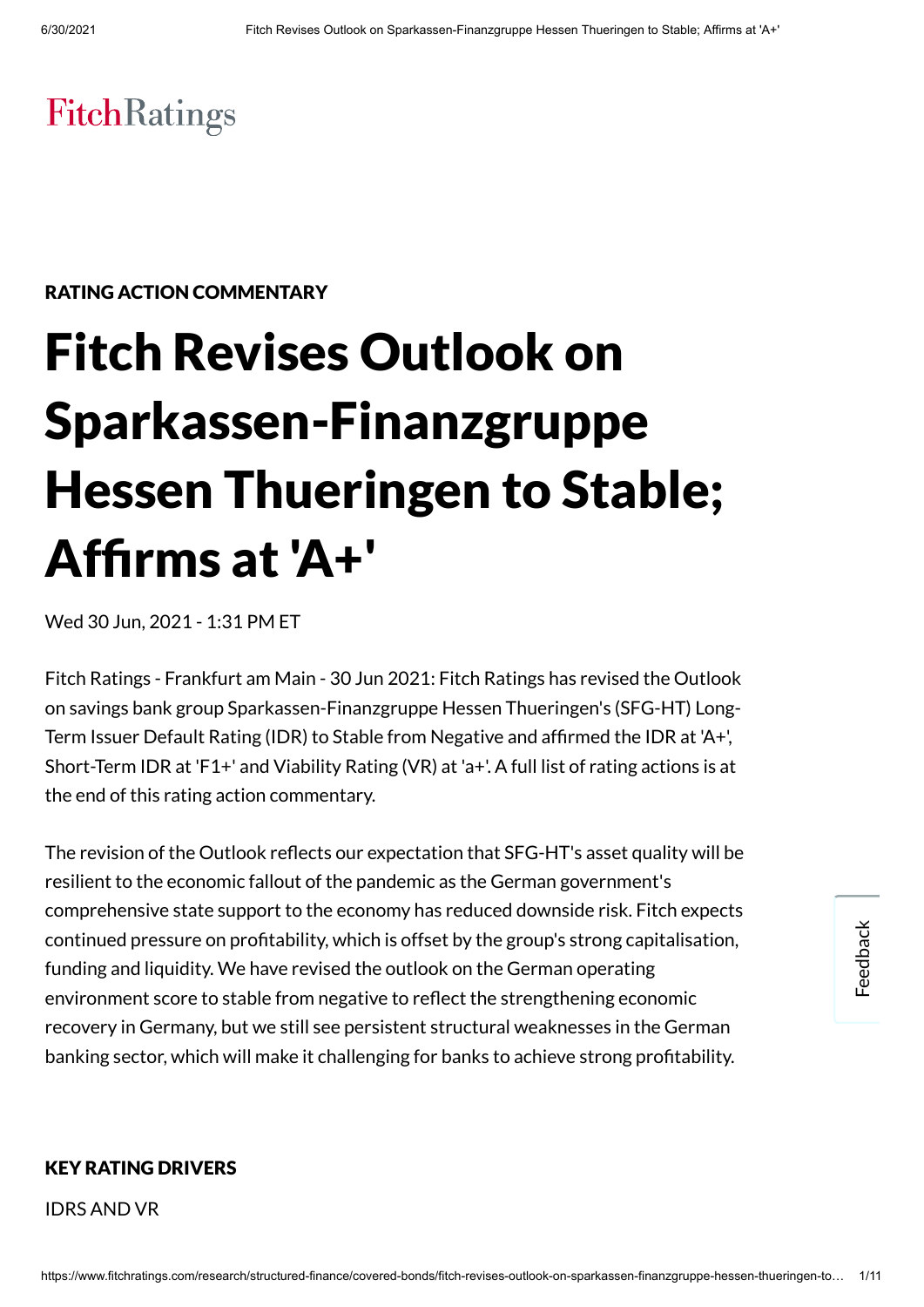SFG-HT is not a legal entity but a network of 49 savings banks in Hessen and Thuringia whose cohesion is supported by a mutual support scheme, and which forms a common economic unit together with Landesbank Hessen-Thueringen Girozentrale (Helaba), the group's central institution. Fitch assigns group ratings to SFG-HT and its member banks. The IDRs apply to each individual member bank in accordance with Annex 4 of Fitch's Bank Rating Criteria for banking structures backed by mutual support mechanisms and are based on the group's VR.

SFG-HT's ratings reflect the group's close integration, which benefits its business model, as well as its strong capitalisation and sound asset quality but also its only moderate profitability.

SFG-HT's capitalisation is a rating strength. Its risk-weighted capital ratios are above the peer average, while its leverage ratio (tangible equity/tangible assets) is also strong but in line with those of its domestic peers, Sparkassen-Finanzgruppe (SFG, the nationwide savings banks group)and Genossenschaftliche FinanzGruppe. Capitalisation can absorb notable rating migration expected to be triggered by the pandemic. Despite its current modest earnings generation, we expect the group to maintain its strong capitalisation from high profit retention.

SFG-HT's low impaired loans ratio reflects its primary banks' conservative underwriting standards, and is helped by government support to SMEs that has contained corporate defaults since the start of the pandemic. Helaba's low Stage 3 loans ratio of only 0.6% at end-2020 also reflects a conservative risk appetite. We expect SFG-HT's impaired loans ratio remained stable in 2020 and will rise moderately this year, but remain within the 1%-2% range by end-2022.

The group's stable operating revenue reflects its strong regional market position, but Helaba's wholesale activities generate weaker and potentially more volatile earnings and SFG-HT's earnings potential is structurally weaker than SFG's and under pressure. SFG-HT's earnings weakened in 2020, mainly driven by Helaba's below average performance, which suffered from a large market volatility-induced negative fair value swing and strong increase in loan impairment charges including a substantial coronavirus-related management buffer. We positively adjust our assessment of profitability for the calculation of risk-weighted assets (RWA) at the primary banks that use the standardised approach, as this moderately inflates RWA compared with similarly rated international peers. Historically, profitability has benefited from the savings banks' resilient and adequate performance.

The savings banks' large and growing retail deposit base strongly supports the group's sound funding and liquidity profile. The 'F1+' Short-Term IDR is the higher of two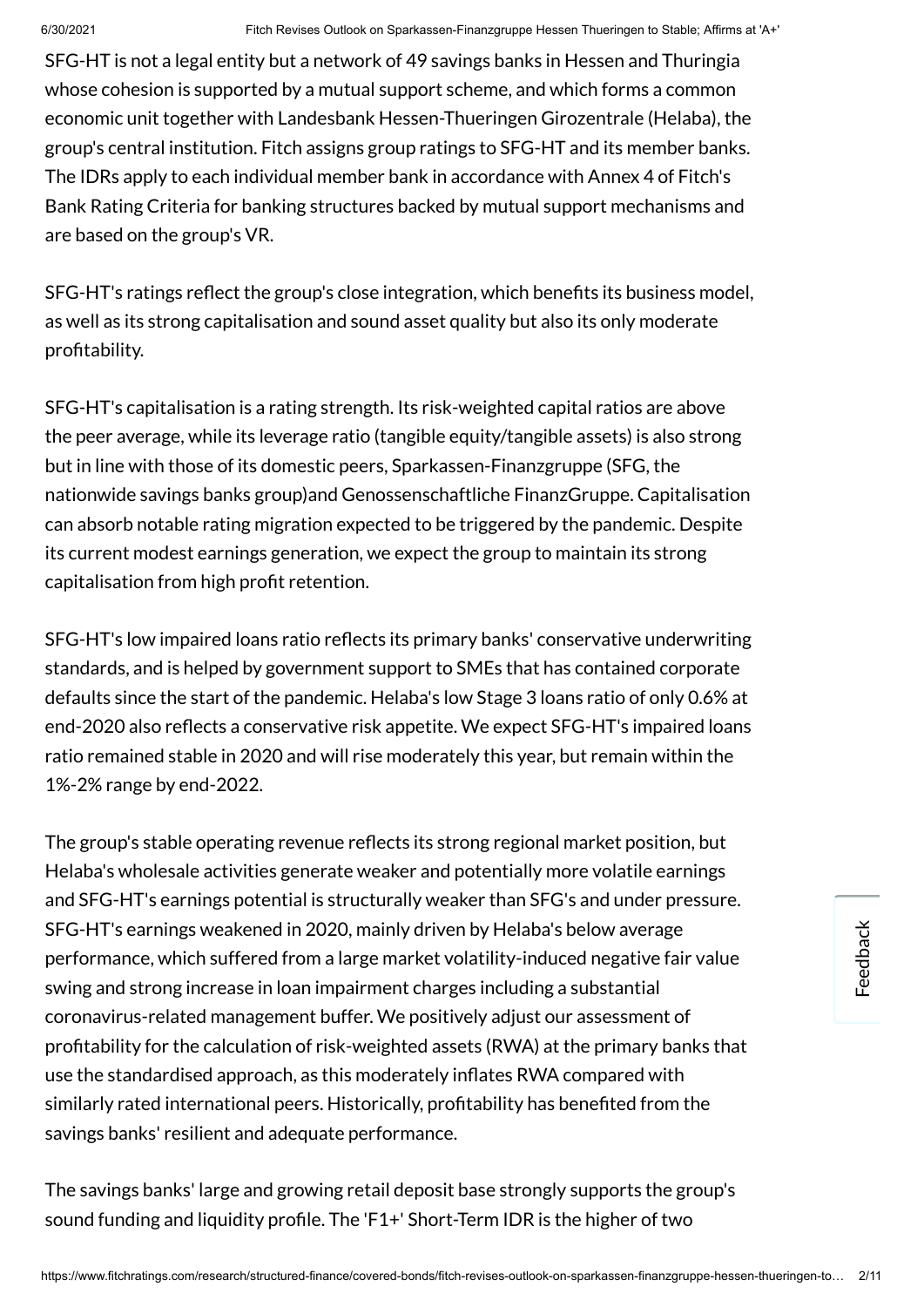options mapping to a 'A+' Long-Term IDR and reflects the group's 'aa-' score for funding and liquidity. Helaba's wholesale funding adds diversity to the group's funding franchise.

SFG-HT's IDRs and VR are at the same level as those of SFG, and Fitch views that there is a strong correlation between the two groups. This is because SFG-HT's savings banks are also part of SFG's nationwide mutual support scheme, which is designed as an institutional protection scheme (IPS) and recognised by the regulator as a deposit guarantee scheme. The IPS also includes Helaba through the Landesbanken's sub-fund.

#### GUARANTEED NOTES AND SUBORDINATED NOTES

The 'AAA' of Helaba's guaranteed senior unsecured and subordinated Tier 2 debt is based on Fitch's view of the State of Hesse and the Free State of Thuringia's extremely high ability and propensity to honour their statutory grandfathered guarantee. Fitch believes that the protection provided by the guarantee is similar for senior and subordinated debt because the statutory guarantor's liability (Gewaehrtraegerhaftung) does not differentiate between the seniority of various classes of liabilities. In our view, regulatory and EU state aid frameworks do not constrain the level of support for grandfathered debt

Subordinated Tier 2 notes that do not benefit from the guarantee are notched down twice from SFG-HT's VR to reflect Fitch's baseline notching for loss-severity.

# DERIVATIVE COUNTERPARTY RATING (DCR), DEPOSIT RATINGS AND HELABA'S SENIOR DEBT RATINGS

Fitch has affirmed Helaba's Derivative Counterparty Rating, deposit ratings and preferred debt ratings at 'AA-', one notch above its Long-Term IDR because of the protection provided by Helaba's sustainable resolution buffers to these preferred creditors. Helaba is subject to minimum requirements for own funds and eligible liabilities, and we expect that the junior and senior non-preferred debt buffer will continue to sustainably exceed 10% of RWA. Helaba's senior unsecured and nonpreferred debt are aligned with its IDRs.

The deposit ratings of SFG-HT's savings banks of 'A+'/'F1+' are in line with their IDRs, to reflect insufficient individual junior or senior non-preferred debt buffers to warrant an uplift. The lack of buffer reflects the fact that SFG-HT is not regulated as a single resolution group, which means that in an extremely unlikely scenario where the mutual support mechanisms would fail, the preferred resolution strategy for each individual savings bank would be insolvency procedures.

#### HELABA ASSET SERVICES

Feedback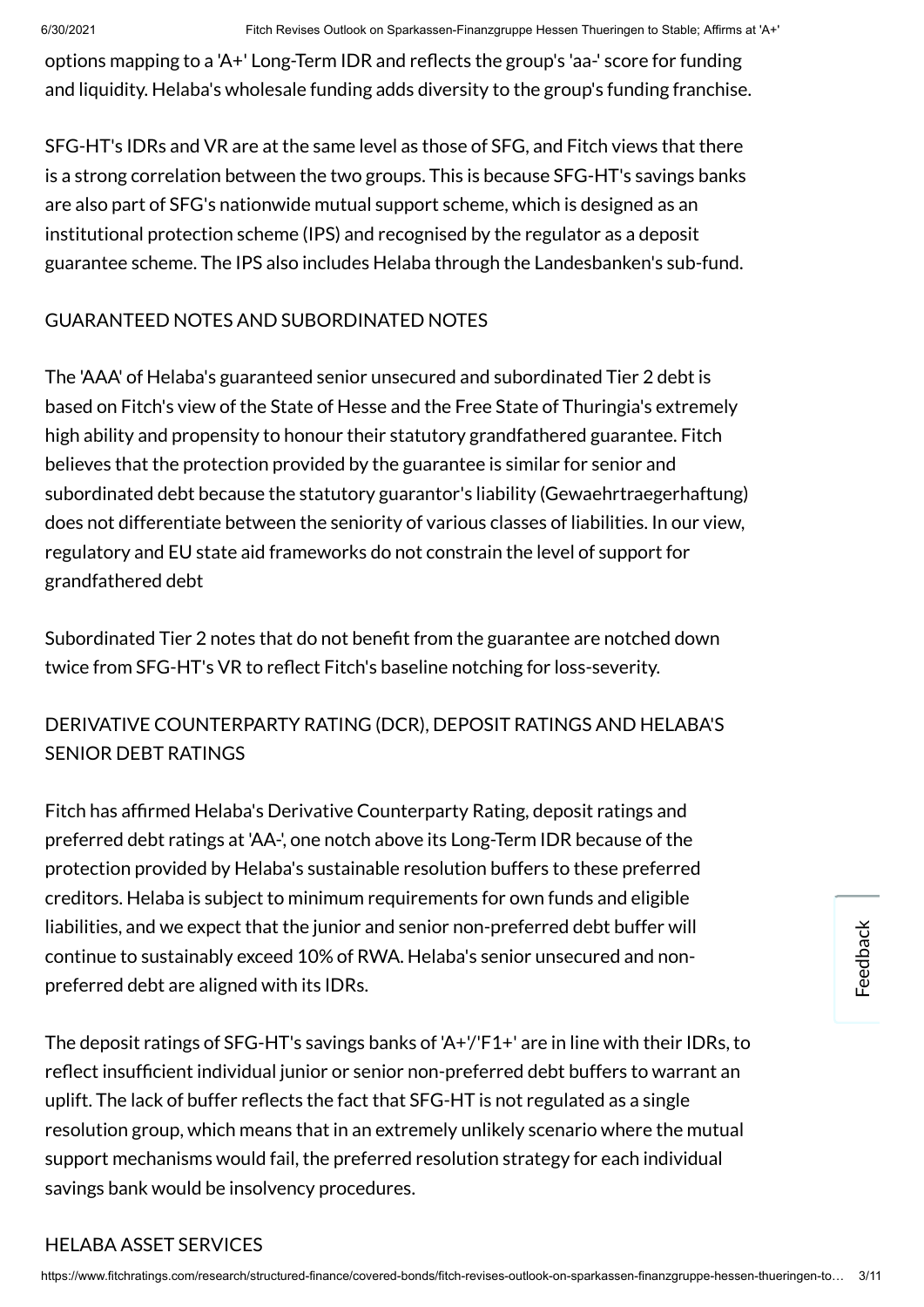The IDRs of Helaba Asset Services, which is not a member of SFG-HT's mutual support scheme, are aligned with those of its parent, Helaba, to reflect our view that institutional support would be forthcoming. Helaba Asset Services benefits from Helaba's declaration of backing, and we believe Helaba would face reputational risk if Helaba Asset Services defaults on its obligations. Helaba Asset Services is a private unlimited company, which means that Helaba is fully liable for any asset shortfall in case of liquidation.

#### SUPPORT RATING (SR) AND SUPPORT RATING FLOOR (SRF)

SFG-HT's SR and SRF reflect Fitch's view that extraordinary sovereign support for EU banks cannot be relied upon due to the Bank Recovery and Resolution Directive and the Single Resolution Mechanism. It is likely that senior creditors will be required to participate in losses, if necessary, instead of or ahead of the group receiving sovereign support.

#### RATING SENSITIVITIES

Factors that could, individually or collectively, lead to positive rating action/upgrade:

SFG-HT's, the savings banks' and Helaba's ratings are sensitive to changes in the group's VR. An upgrade of the VR would require a material improvement in earnings generation and better cost efficiency, reflecting strengthening of the franchise and business model and lifting the group's operating profit/RWA ratio sustainably above 1.5%, while maintaining low impaired loans ratio and strong capitalisation.

SFG-HT's ratings are also sensitive to changes in SFG's ratings. This is because SFG-HT's savings banks are members of the nationwide mutual support scheme and would be affected by a material change in the savings banks sector's credit profile.

The deposit ratings of SFG-HT's savings banks could also be upgraded if all members of SFG-HT become regulated as a single resolution group with bail-in as the preferred resolution strategy.

The ratings of the non-guaranteed subordinated Tier 2 notes could be upgraded if the VR is upgraded.

Helaba Asset Services' IDRs would be upgraded if SFG-HT's IDRs are upgraded.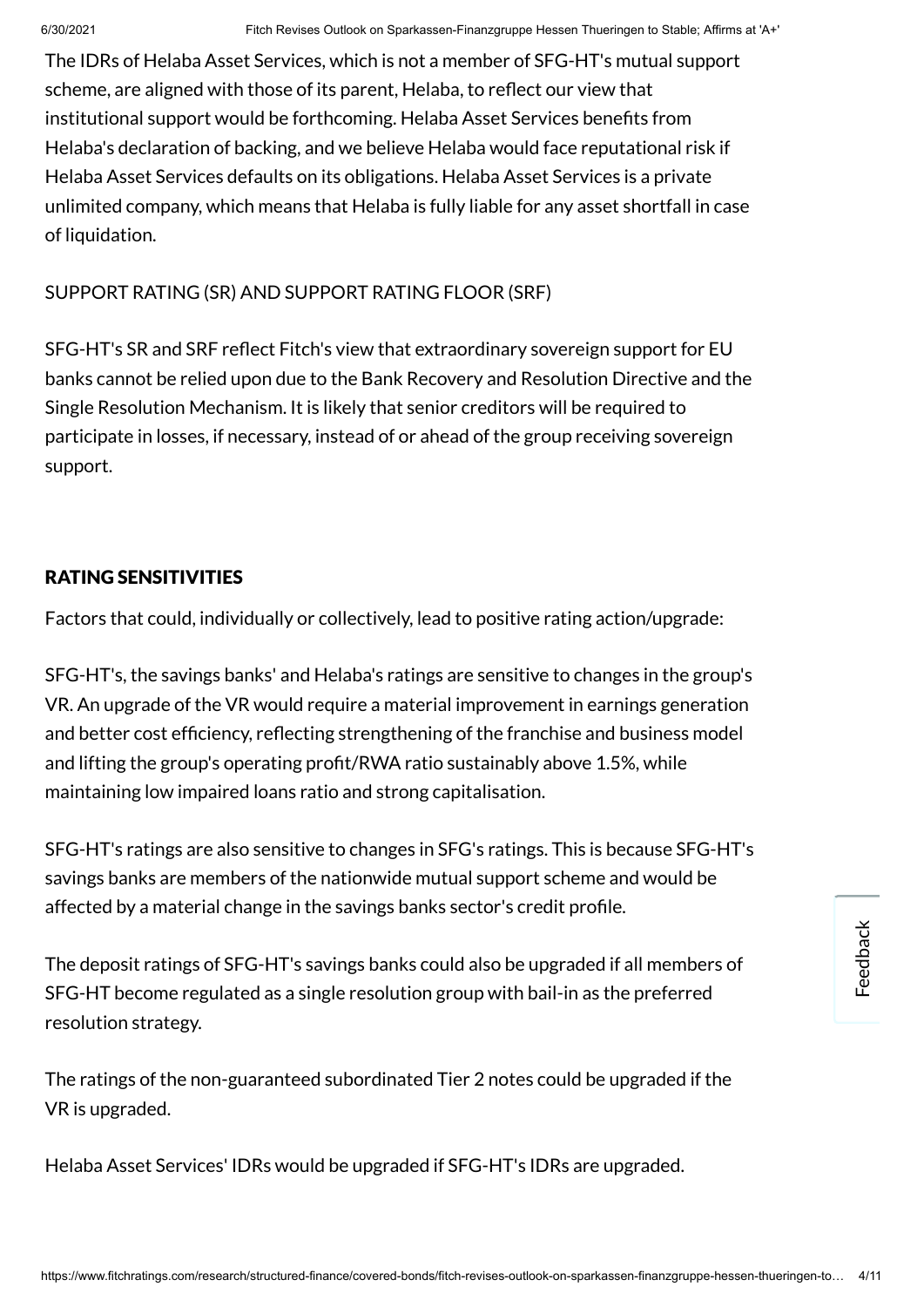An upgrade of the SR and an upward revision of the SRF would require a more positive assessment of the sovereign's propensity to support systemically important banks. In Fitch's opinion, this is highly unlikely.

Factors that could, individually or collectively, lead to negative rating action/downgrade:

SFG-HT's, the savings banks' and Helaba's ratings could be downgraded if we expect the group's impaired loans ratio to exceed 3% on a sustained basis. This could result from large single credit losses in Helaba's concentrated loan portfolio. The ratings would also come under pressure if profitability weakens and would likely be downgraded if SFG-HT's operating profits/RWA ratio falls below 0.5% on a sustained basis.

SFG-HT's Short-Term IDR is sensitive to changes in the Long-Term IDR and to a revision of the funding and liquidity score below 'aa-'.

The ratings of Helaba's guaranteed debt are primarily sensitive to a downgrade of the guarantors' ratings. The ratings of the non-guaranteed Tier 2 notes are primarily sensitive to changes in SFG-HT's VR.

Helaba's DCR, senior preferred and deposit ratings are also sensitive to a reduction of its consolidated buffers of subordinated and senior non-preferred debt to below 10% of its RWA. Regulation-driven long-term RWA inflation could also weigh on the rating uplift if it is not accompanied by an increase in the size of the debt buffer.

Helaba Asset Services' IDRs are primarily sensitive to a change in Helaba's IDRs.

#### BEST/WORST CASE RATING SCENARIO

International scale credit ratings of Financial Institutions and Covered Bond issuers have a best-case rating upgrade scenario (defined as the 99th percentile of rating transitions, measured in a positive direction) of three notches over a three-year rating horizon; and a worst-case rating downgrade scenario (defined as the 99th percentile of rating transitions, measured in a negative direction) of four notches over three years. The complete span of best- and worst-case scenario credit ratings for all rating categories ranges from 'AAA' to 'D'. Best- and worst-case scenario credit ratings are based on historical performance. For more information about the methodology used to determine sector-specific best- and worst-case scenario credit ratings, visit <https://www.fitchratings.com/site/re/10111579>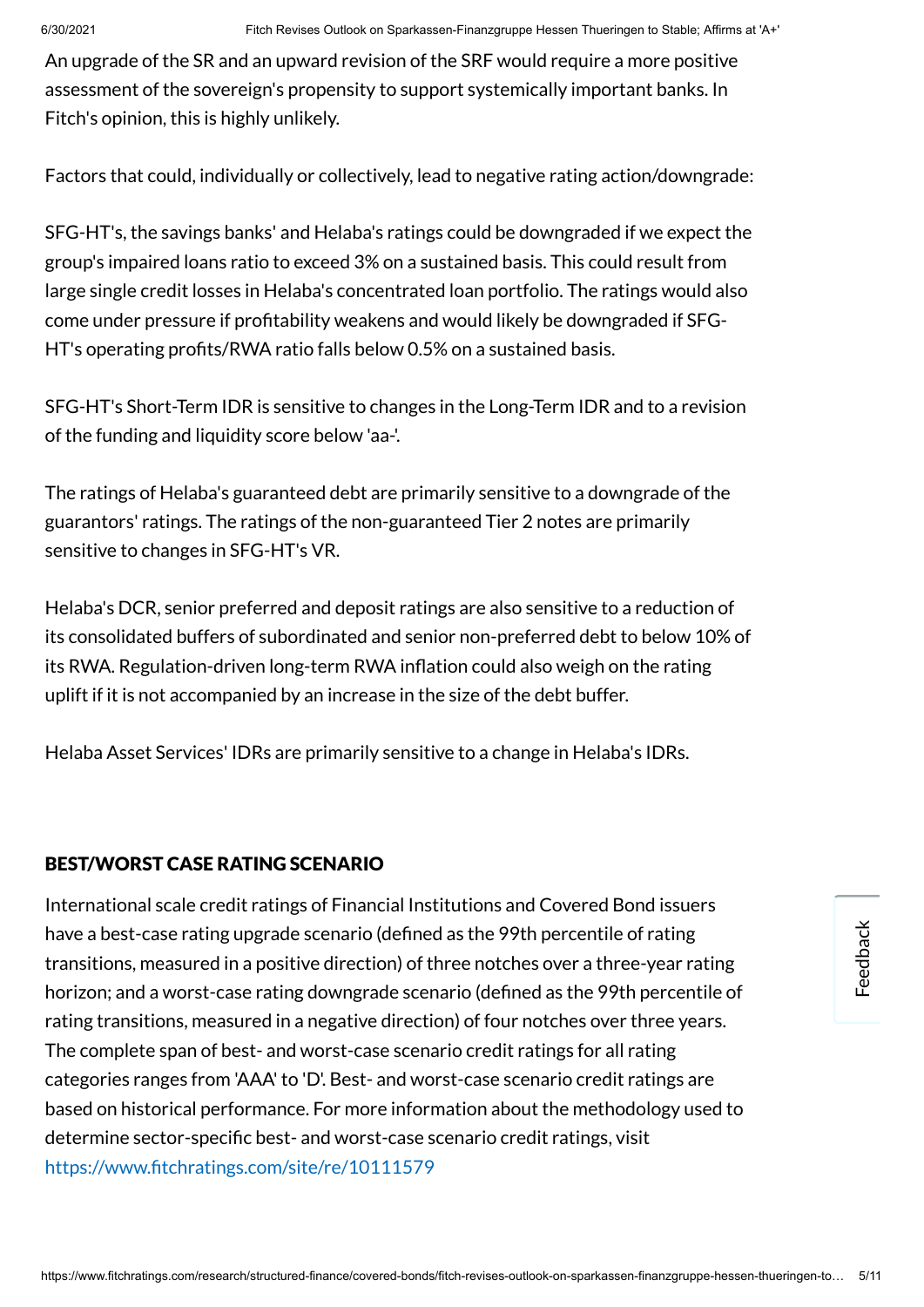# REFERENCES FOR SUBSTANTIALLY MATERIAL SOURCE CITED AS KEY DRIVER OF RATING

The principal sources of information used in the analysis are described in the Applicable Criteria.

#### PUBLIC RATINGS WITH CREDIT LINKAGE TO OTHER RATINGS

Helaba is part of SFG-HT. SFG-HT is not a legal entity but a network of savings banks in Hessen and Thueringen whose cohesion is supported by a mutual support scheme and which forms a common economic unit together with Helaba. Fitch assigns "group" ratings to SFG-HT and its member banks.

Helaba Asset Services is a subsidiary of Helaba.

#### ESG CONSIDERATIONS

Unless otherwise disclosed in this section, the highest level of ESG credit relevance is a score of '3'. This means ESG issues are credit-neutral or have only a minimal credit impact on the entity, either due to their nature or the way in which they are being managed by the entity. For more information on Fitch's ESG Relevance Scores, visit [www.fitchratings.com/esg](http://www.fitchratings.com/esg)

#### VIEW ADDITIONAL RATING DETAILS

#### FITCH RATINGS ANALYSTS

#### **Markus Glabach**

Director Primary Rating Analyst +49 69 768076 195 markus.glabach@fitchratings.com Fitch Ratings – a branch of Fitch Ratings Ireland Limited Neue Mainzer Strasse 46 - 50 Frankfurt am Main D-60311

#### **Roger Schneider**

Director Secondary Rating Analyst +49 69 768076 242 roger.schneider@fitchratings.com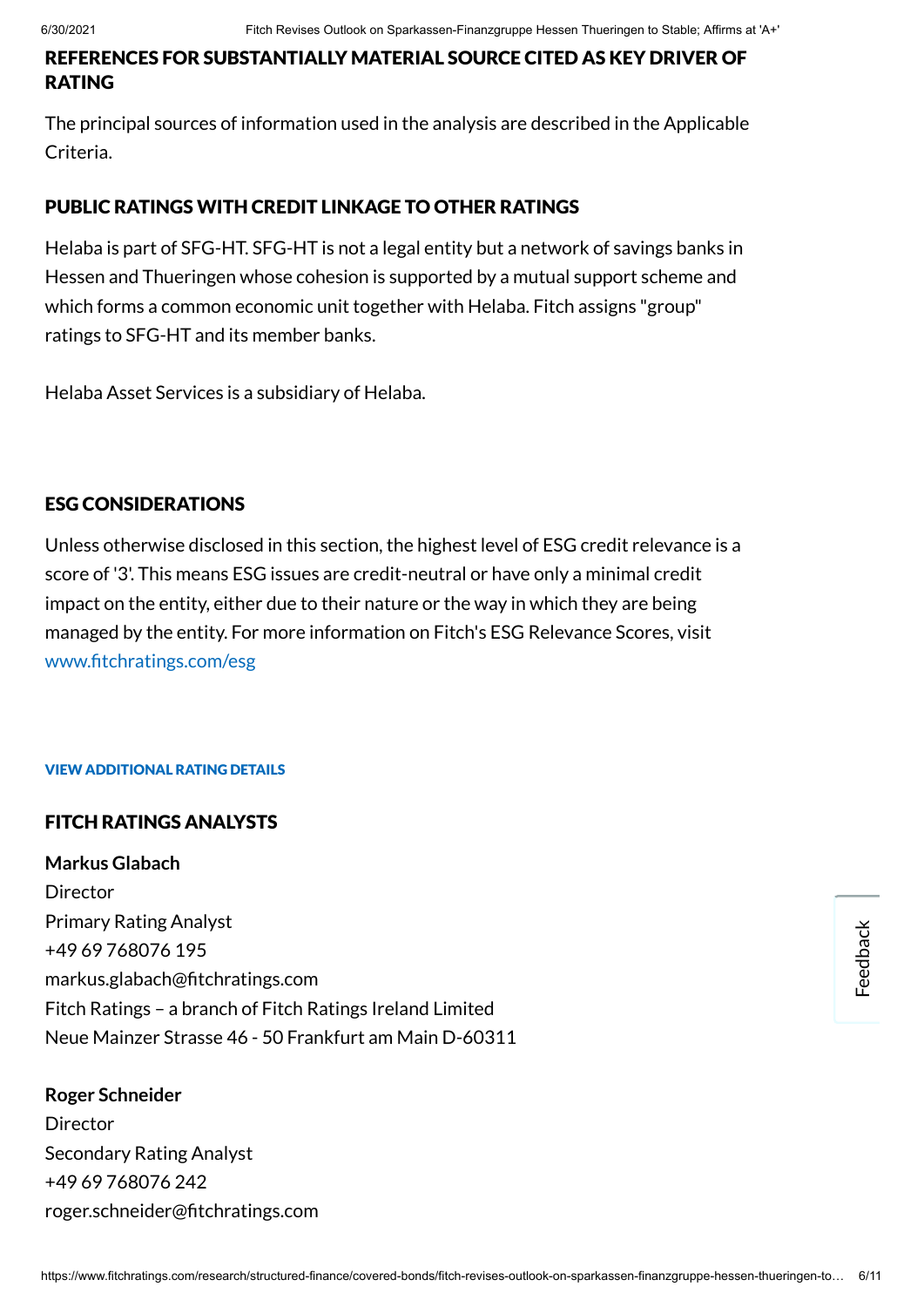**Olivia Perney** Managing Director Committee Chairperson +33 1 44 29 91 74 olivia.perney@fitchratings.com

#### MEDIA CONTACTS

**Louisa Williams** London +44 20 3530 2452 louisa.williams@thefitchgroup.com

Additional information is available on [www.fitchratings.com](http://www.fitchratings.com/)

#### APPLICABLE CRITERIA

Non-Bank Financial [Institutions](https://www.fitchratings.com/research/non-bank-financial-institutions/non-bank-financial-institutions-rating-criteria-28-02-2020) Rating Criteria (pub. 28 Feb 2020) (including rating assumption sensitivity)

Bank Rating Criteria (pub. 28 Feb 2020) (including rating [assumption](https://www.fitchratings.com/research/banks/bank-rating-criteria-28-02-2020) sensitivity)

# ADDITIONAL DISCLOSURES

[Dodd-Frank](https://www.fitchratings.com/research/structured-finance/covered-bonds/fitch-revises-outlook-on-sparkassen-finanzgruppe-hessen-thueringen-to-stable-affirms-at-a-30-06-2021/dodd-frank-disclosure) Rating Information Disclosure Form Solicitation Status [Endorsement](#page-9-0) Policy

# ENDORSEMENT STATUS

| Frankfurter Sparkasse                     | <b>EU Issued, UK Endorsed</b> |
|-------------------------------------------|-------------------------------|
| Helaba Asset Services UC                  | <b>EU Issued, UK Endorsed</b> |
| Kasseler Sparkasse                        | <b>EU Issued, UK Endorsed</b> |
| Kreissparkasse Eichsfeld                  | <b>EU Issued, UK Endorsed</b> |
| Kreissparkasse Gelnhausen                 | <b>EU Issued, UK Endorsed</b> |
| Kreissparkasse Gotha                      | EU Issued, UK Endorsed        |
| Kreissparkasse Gross-Gerau                | <b>EU Issued, UK Endorsed</b> |
| Kreissparkasse Hildburghausen             | <b>EU Issued, UK Endorsed</b> |
| Kreissparkasse Limburg                    | EU Issued, UK Endorsed        |
| Kreissparkasse Nordhausen                 | <b>EU Issued, UK Endorsed</b> |
| Kreissparkasse Saale-Orla                 | <b>EU Issued, UK Endorsed</b> |
| Kreissparkasse Saalfeld-Rudolstadt        | <b>EU Issued, UK Endorsed</b> |
| Kreissparkasse Schluechtern               | <b>EU Issued, UK Endorsed</b> |
| Kreissparkasse Schwalm-Eder               | <b>EU Issued, UK Endorsed</b> |
| Kreissparkasse Weilburg                   | <b>EU Issued, UK Endorsed</b> |
| Kyffhaeusersparkasse Artern-Sondershausen | <b>EU Issued, UK Endorsed</b> |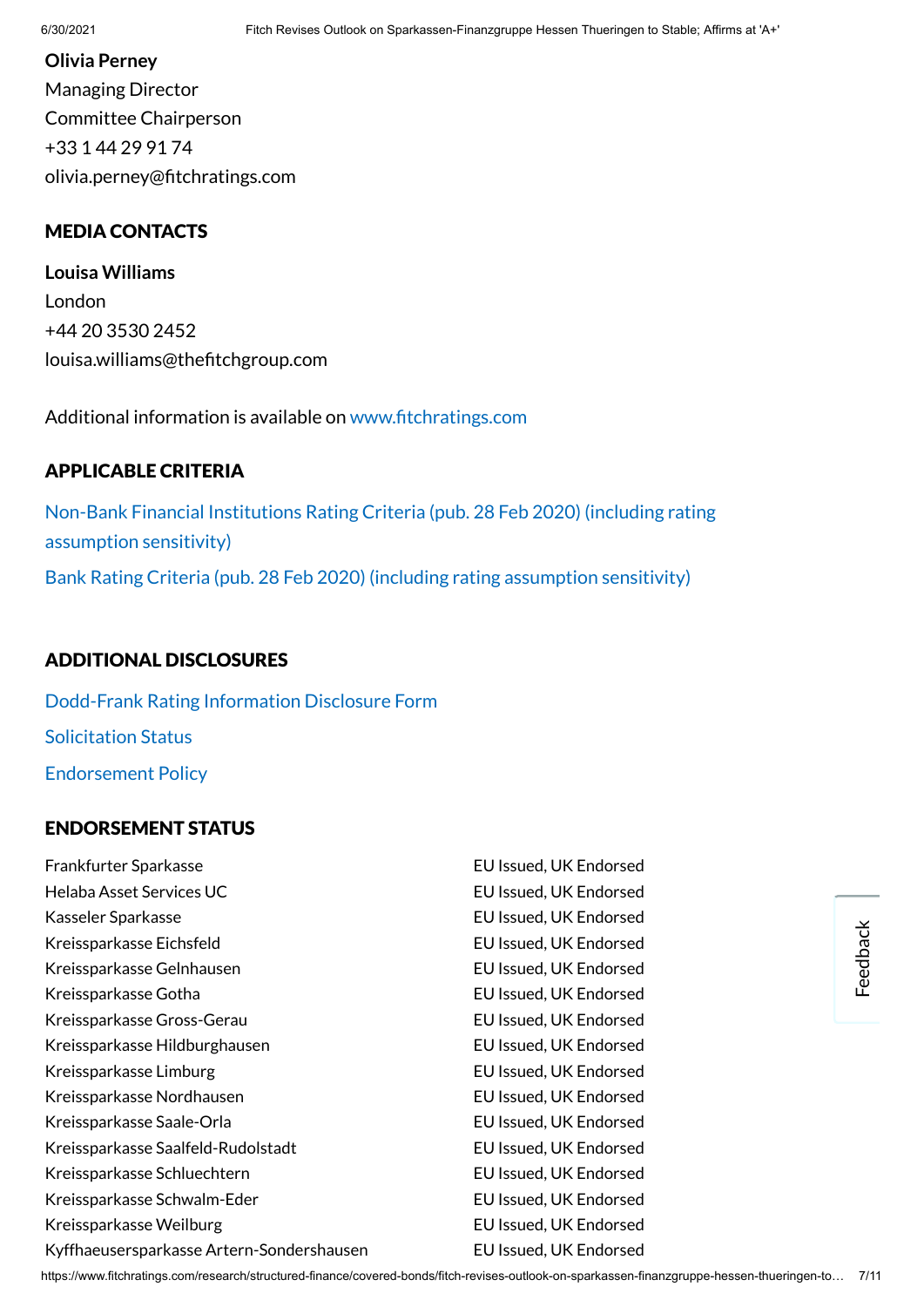Nassauische Sparkasse EU Issued, UK Endorsed Sparkasse Altenburger Land EU Issued, UK Endorsed Sparkasse Arnstadt-Ilmenau EU Issued, UK Endorsed Sparkasse Bad Hersfeld-Rotenburg Function Control EU Issued, UK Endorsed Sparkasse Battenberg (Eder) EU Issued, UK Endorsed Sparkasse Bensheim EU Issued, UK Endorsed

# DISCLAIMER

ALL FITCH CREDIT RATINGS ARE SUBJECT TO CERTAIN LIMITATIONS AND DISCLAIMERS. PLEASE READ THESE LIMITATIONS AND DISCLAIMERS BY FOLLOWING THIS LINK:

[HTTPS://WWW.FITCHRATINGS.COM/UNDERSTANDINGCREDITRATINGS](https://www.fitchratings.com/UNDERSTANDINGCREDITRATINGS). IN ADDITION, THE FOLLOWING [HTTPS://WWW.FITCHRATINGS.COM/RATING-](https://www.fitchratings.com/rating-definitions-document)DEFINITIONS-DOCUMENT DETAILS FITCH'S RATING DEFINITIONS FOR EACH RATING SCALE AND RATING CATEGORIES, INCLUDING DEFINITIONS RELATING TO DEFAULT. PUBLISHED RATINGS, CRITERIA, AND METHODOLOGIES ARE AVAILABLE FROM THIS SITE AT ALL TIMES. FITCH'S CODE OF CONDUCT, CONFIDENTIALITY, CONFLICTS OF INTEREST, AFFILIATE FIREWALL, COMPLIANCE, AND OTHER RELEVANT POLICIES AND PROCEDURES ARE ALSO AVAILABLE FROM THE CODE OF CONDUCT SECTION OF THIS SITE. DIRECTORS AND SHAREHOLDERS RELEVANT INTERESTS ARE AVAILABLE AT [HTTPS://WWW.FITCHRATINGS.COM/SITE/REGULATORY](https://www.fitchratings.com/site/regulatory). FITCH MAY HAVE PROVIDED ANOTHER PERMISSIBLE SERVICE TO THE RATED ENTITY OR ITS RELATED THIRD PARTIES. DETAILS OF THIS SERVICE FOR WHICH THE LEAD ANALYST IS BASED IN AN ESMA- OR FCA-REGISTERED FITCH RATINGS COMPANY (OR BRANCH OF SUCH A COMPANY) CAN BE FOUND ON THE ENTITY SUMMARY PAGE FOR THIS ISSUER ON THE FITCH RATINGS WEBSITE.

#### READ LESS

# **COPYRIGHT**

Copyright © 2021 by Fitch Ratings, Inc., Fitch Ratings Ltd. and its subsidiaries. 33 Whitehall Street, NY, NY 10004. Telephone: 1-800-753-4824, (212) 908-0500. Fax: (212) 480-4435. Reproduction or retransmission in whole or in part is prohibited except by permission. All rights reserved. In issuing and maintaining its ratings and in making other reports (including forecast information), Fitch relies on factual information it receives from issuers and underwriters and from other sources Fitch believes to be credible. Fitch conducts a reasonable investigation of the factual information relied upon by it in accordance with its ratings methodology, and obtains reasonable verification of that information from independent sources, to the extent such sources are available for a given security or in a given jurisdiction. The manner of Fitch's factual investigation and the scope of the third-party verification it obtains will vary depending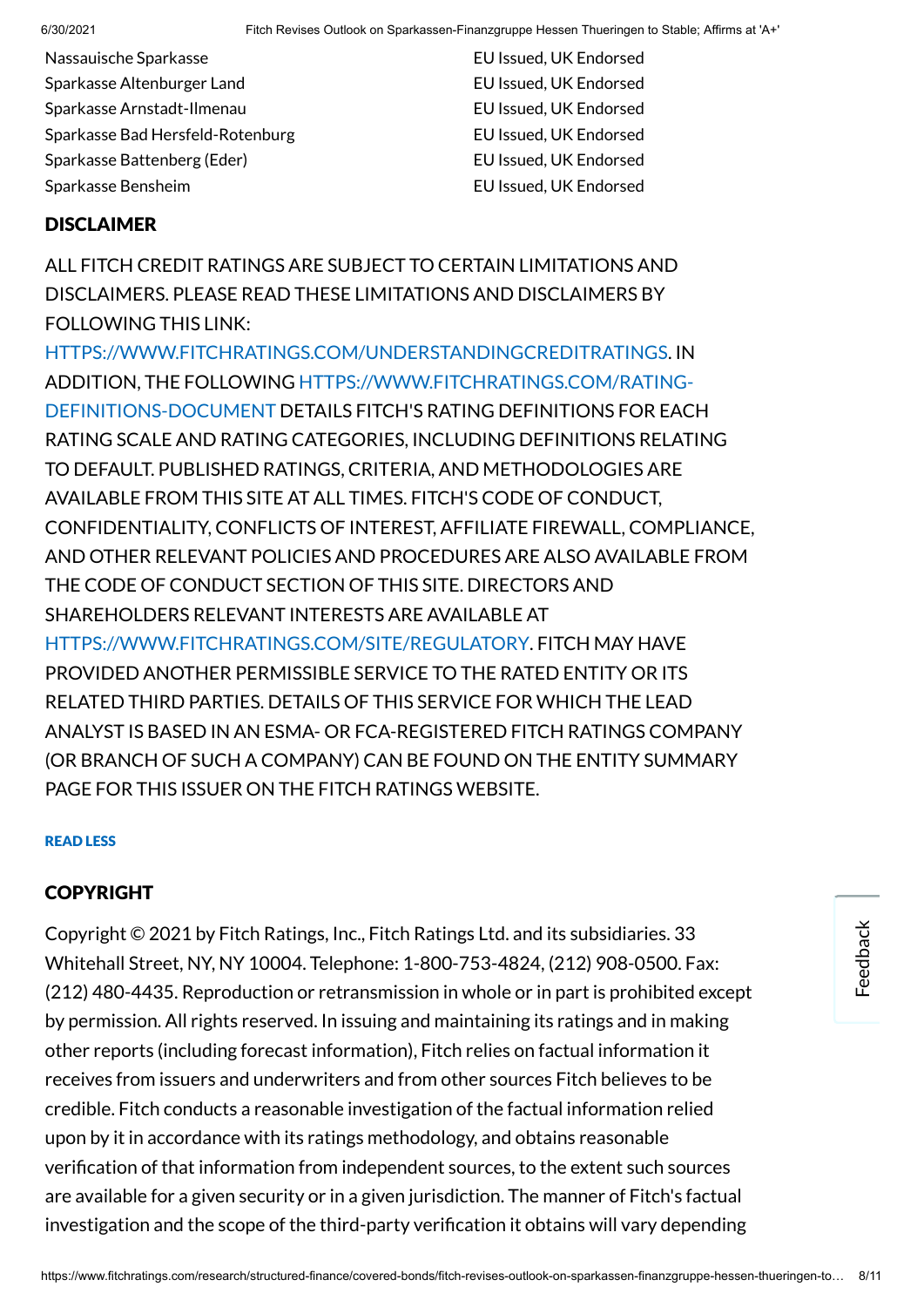on the nature of the rated security and its issuer, the requirements and practices in the jurisdiction in which the rated security is offered and sold and/or the issuer is located, the availability and nature of relevant public information, access to the management of the issuer and its advisers, the availability of pre-existing third-party verifications such as audit reports, agreed-upon procedures letters, appraisals, actuarial reports, engineering reports, legal opinions and other reports provided by third parties, the availability of independent and competent third- party verification sources with respect to the particular security or in the particular jurisdiction of the issuer, and a variety of other factors. Users of Fitch's ratings and reports should understand that neither an enhanced factual investigation nor any third-party verification can ensure that all of the information Fitch relies on in connection with a rating or a report will be accurate and complete. Ultimately, the issuer and its advisers are responsible for the accuracy of the information they provide to Fitch and to the market in offering documents and other reports. In issuing its ratings and its reports, Fitch must rely on the work of experts, including independent auditors with respect to financial statements and attorneys with respect to legal and tax matters. Further, ratings and forecasts of financial and other information are inherently forward-looking and embody assumptions and predictions about future events that by their nature cannot be verified as facts. As a result, despite any verification of current facts, ratings and forecasts can be affected by future events or conditions that were not anticipated at the time a rating or forecast was issued or affirmed.

The information in this report is provided "as is" without any representation or warranty of any kind, and Fitch does not represent or warrant that the report or any of its contents will meet any of the requirements of a recipient of the report. A Fitch rating is an opinion as to the creditworthiness of a security. This opinion and reports made by Fitch are based on established criteria and methodologies that Fitch is continuously evaluating and updating. Therefore, ratings and reports are the collective work product of Fitch and no individual, or group of individuals, is solely responsible for a rating or a report. The rating does not address the risk of loss due to risks other than credit risk, unless such risk is specifically mentioned. Fitch is not engaged in the offer or sale of any security. All Fitch reports have shared authorship. Individuals identified in a Fitch report were involved in, but are not solely responsible for, the opinions stated therein. The individuals are named for contact purposes only. A report providing a Fitch rating is neither a prospectus nor a substitute for the information assembled, verified and presented to investors by the issuer and its agents in connection with the sale of the securities. Ratings may be changed or withdrawn at any time for any reason in the sole discretion of Fitch. Fitch does not provide investment advice of any sort. Ratings are not a recommendation to buy, sell, or hold any security. Ratings do not comment on the adequacy of market price, the suitability of any security for a particular investor, or the tax-exempt nature or taxability of payments made in respect to any security. Fitch receives fees from issuers, insurers, guarantors, other obligors, and underwriters for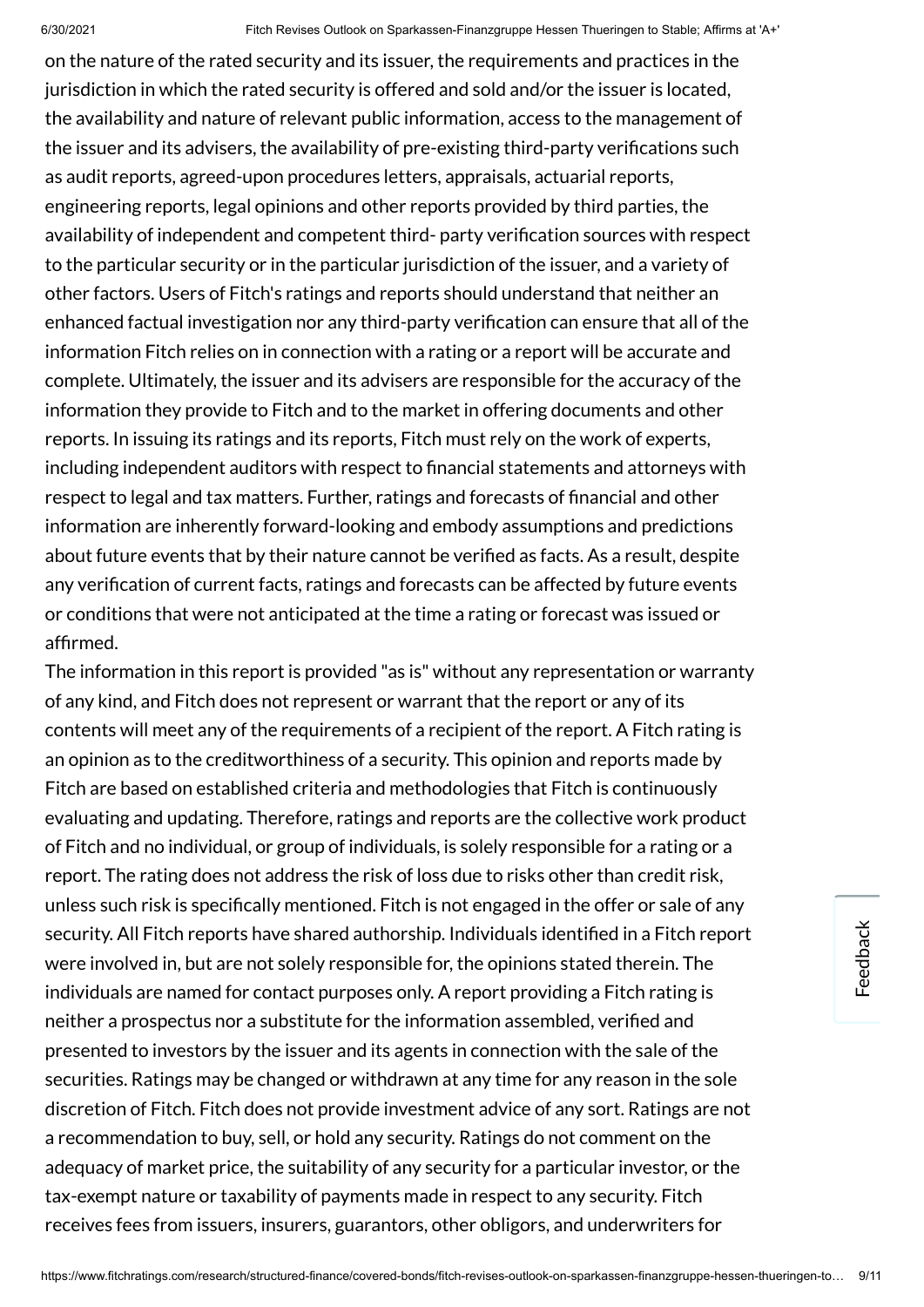rating securities. Such fees generally vary from US\$1,000 to US\$750,000 (or the applicable currency equivalent) per issue. In certain cases, Fitch will rate all or a number of issues issued by a particular issuer, or insured or guaranteed by a particular insurer or guarantor, for a single annual fee. Such fees are expected to vary from US\$10,000 to US\$1,500,000 (or the applicable currency equivalent). The assignment, publication, or dissemination of a rating by Fitch shall not constitute a consent by Fitch to use its name as an expert in connection with any registration statement filed under the United States securities laws, the Financial Services and Markets Act of 2000 of the United Kingdom, or the securities laws of any particular jurisdiction. Due to the relative efficiency of electronic publishing and distribution, Fitch research may be available to electronic subscribers up to three days earlier than to print subscribers.

For Australia, New Zealand, Taiwan and South Korea only: Fitch Australia Pty Ltd holds an Australian financial services license (AFS license no. 337123) which authorizes it to provide credit ratings to wholesale clients only. Credit ratings information published by Fitch is not intended to be used by persons who are retail clients within the meaning of the Corporations Act 2001

Fitch Ratings, Inc. is registered with the U.S. Securities and Exchange Commission as a Nationally Recognized Statistical Rating Organization (the "NRSRO"). While certain of the NRSRO's credit rating subsidiaries are listed on Item 3 of Form NRSRO and as such are authorized to issue credit ratings on behalf of the NRSRO (see

<https://www.fitchratings.com/site/regulatory>), other credit rating subsidiaries are not listed on Form NRSRO (the "non-NRSROs") and therefore credit ratings issued by those subsidiaries are not issued on behalf of the NRSRO. However, non-NRSRO personnel may participate in determining credit ratings issued by or on behalf of the NRSRO.

#### READ LESS

#### SOLICITATION STATUS

The ratings above were solicited and assigned or maintained by Fitch at the request of the rated entity/issuer or a related third party. Any exceptions follow below.

#### <span id="page-9-0"></span>ENDORSEMENT POLICY

Fitch's international credit ratings produced outside the EU or the UK, as the case may be, are endorsed for use by regulated entities within the EU or the UK, respectively, for regulatory purposes, pursuant to the terms of the EU CRA Regulation or the UK Credit Rating Agencies (Amendment etc.) (EU Exit) Regulations 2019, as the case may be. Fitch's approach to endorsement in the EU and the UK can be found on Fitch's [Regulatory](https://www.fitchratings.com/regulatory) Affairs page on Fitch's website. The endorsement status of international credit ratings is provided within the entity summary page for each rated entity and in the transaction detail pages for structured finance transactions on the Fitch website. These disclosures are updated on a daily basis.